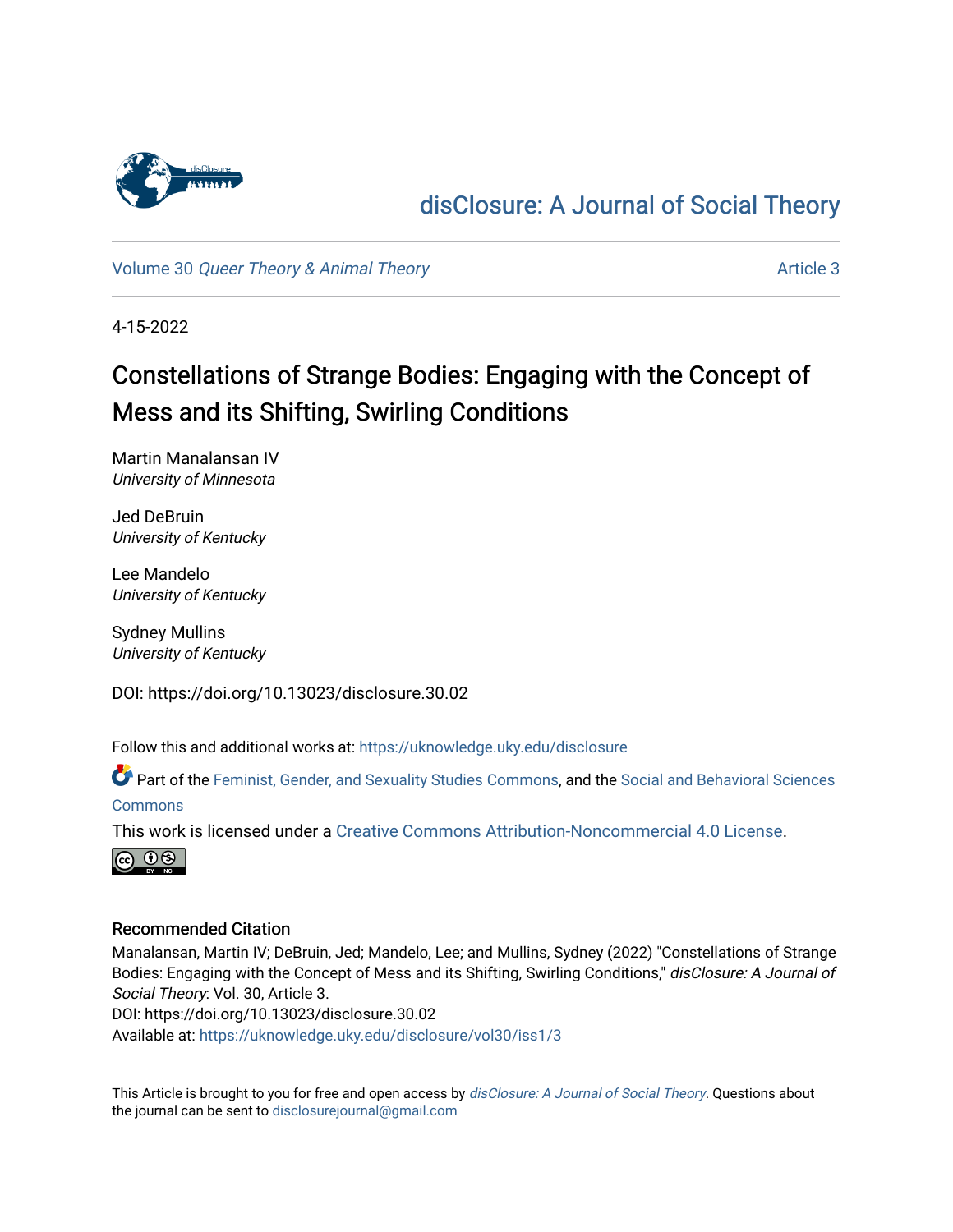### **Constellations of Strange Bodies: Engaging with the Concept of Mess and its Shifting, Swirling Conditions.**

An Interview with Martin Manalansan IV, *University of Minnesota* Interviewers: Jed DeBruin, Lee Mandelo, and Sydney Mullins, *University of Kentucky*

*Martin F. Manalansan IV is the Beverly and Richard Fink Professor in Liberal Arts, Associate Professor and Director of Graduate Studies in the Department of American Studies at the University of Minnesota, Twin Cities. He received his Bachelor of Arts in Philosophy at the University of the Philippines in 1981, his Master of Arts in Anthropology at Syracuse University in 1987, and his Doctor of Philosophy in Anthropology at the University of Rochester, 1997. He has written two books and several essays, including:* Global Divas: Filipino Gay Men of the Diaspora (Durham: Duke University, 2003), The "Stuff" of Archives: Mess, Migration, and Queer Lives (Radical History Review, 2014), *and* Messy Mismeasures: Exploring the Wilderness of Queer Migrant Lives (South Atlantic Quarterly, 2018). *He is also in the midst of writing his third book, to be called* Queer Nightlife. *Manalansan IV is interested in the ethnographic study of messes, measurements, and the "infra-ordinary." He conducts research on Asian Americans, Filipino global diasporas, affect and embodiment, sexuality and gender, urban modernity and vernacular globalization. Manalansan also worked in AIDS/HIV research for ten years before returning to academia, an experience which led him to combine academic pursuits with social justice activism.*

**Jed DeBruin (JD)**: *To open, we want to thank you for not only a brilliant talk but also for a lively discussion after, as well as agreeing to this interview. A concept that stood out to us across your work is your assertion that mess is "constitutive of queerness," and that you seek to "locate discomfort, dissonance, and disorder as necessary and grounded experiences in the queer everyday" (2014: 97).*

*To continue in that vein, in a 2018 article that builds upon the concept of mess you stated in your 2014 article there is an "uneasy juxtaposition of the past, present, and future and the spaces both inhabited and conjured" (Manalansan, 2018: 503) in building an understanding of the Queer Six's apartment. How does your understanding of their apartment challenge our typical categorizations of time and space, in and beyond the everyday?*

**Martin Manalansan IV (MM)**: The apartment is interesting both as a spatial unit and as a modern architectural innovation. First, the apartment emerged in European cities as factories were being built due to the rapid migration of workers from the countryside – mostly farming communities. Settling into cities full of strangers, the apartment was to bring together people who are not always tied by blood, friendship and/or long habitation into small seemingly unobtrusive spaces.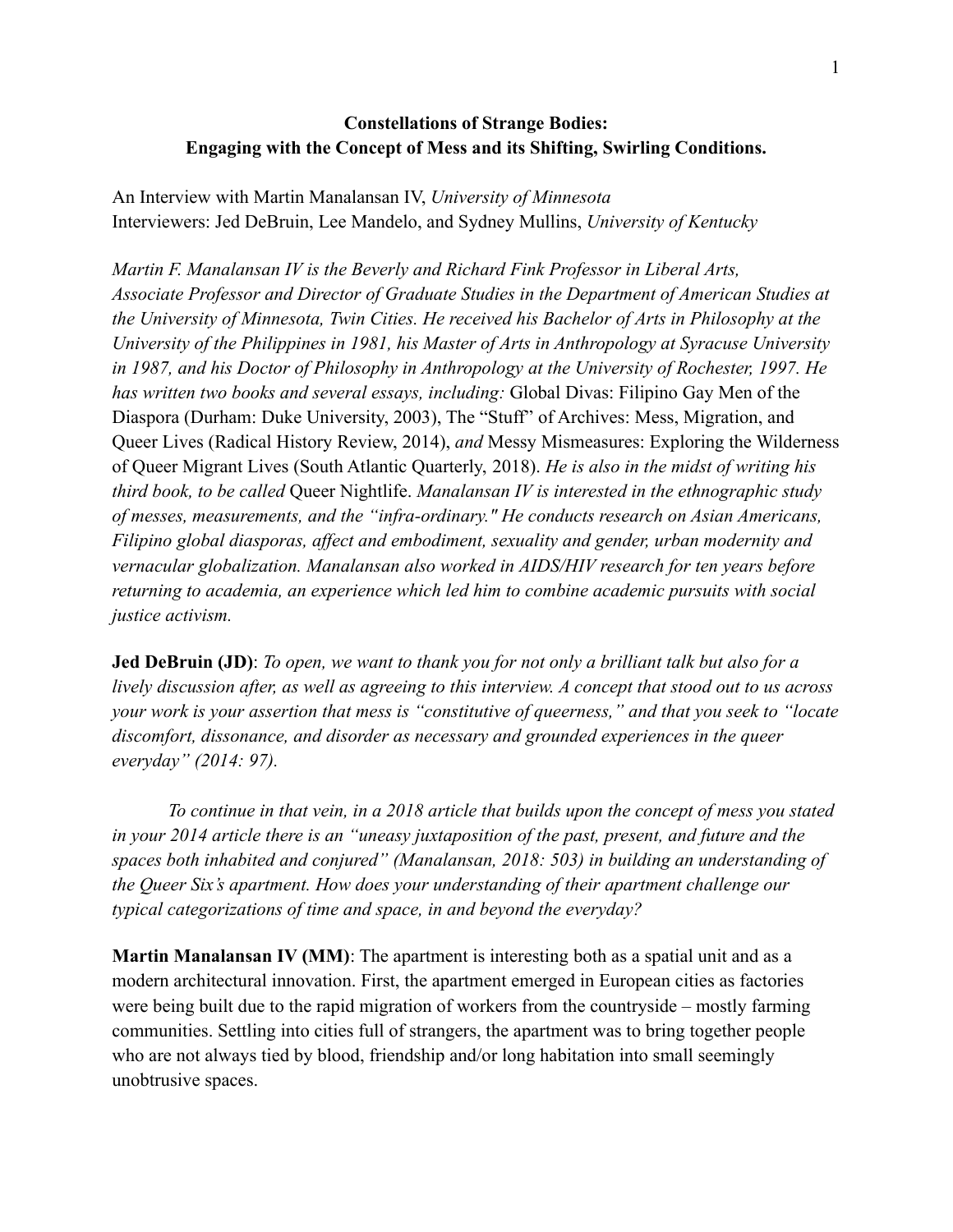In other words, European modernity necessitated a particular social order based on the idea of a constellation of strange bodies dwelling in bonded spaces and time. Apartments were built as discrete dwelling in accordance with the compartmentalized life of modern urbanity and individualized interiorities (both spatial and psychic). Neat temporal markers such as nightlife versus daytime, bordered spatialities such as domestic and public are products of Western modernity. These seemingly sharply drawn spatial and temporal boundaries are ideological constructions because they veil the messy and fraught conditions that are brought to light in everyday life.

**Sydney Mullins (SM)**: *That's fascinating, the idea of those boundaries in space—like "the apartment"—serving to normalize a certain style of living, or story about everyday life.*

#### **JD**: *Yes, absolutely.*

**MM**: What my work aims to do is to interrupt the flow of these orderly spatial and temporal narratives. My aim is to show how marginalized people embroiled in the struggle for urban survival necessarily have to traverse, cross or upend such dichotomies of what is public and private. So, for example, contrary to the etymological roots of the word "apartment" which suggest a separation or a boundary one of the glaring realities of apartment dwelling is that you can sense (sounds, smells, etc.) people's comings and goings – their daily activities in the building. There is no insulated refuge. In a later chapter of my book manuscript (a section of which is coming out in a volume called Queer Nightlife), I contend that nightlife (which is emblematic of European urbanity) is a flimsy temporal signpost. For marginalized subjects, especially working-class people toiling during graveyard shifts, there is no strict division between night and day, between work and rest, between private spaces of the home and the open noisy din of the outside world. Instead, one finds enmeshments and the blurring of borders.

**SM**: *In your article "Messy Mismeasures: Exploring the Wilderness of Queer Migration," you assert that measurement's evil twin sister is temperance. Can you expand on what you mean by temperance as well as how it is, in fact, measurement's evil twin sister? Is temperance a luxury and fantasy of the upper classes, much like measurement?*

**MM**: Actually, my intention in the essay was to suggest that measurement and temperance compose a twin or more accurately, a Janus-like construction (two faces with one head). That might be a better way of putting it. Temperance is not just a classed form of disciplining and governmentality, it is (like measurement) deployed to maintain racial, gender, sexual and class status quo, strengthen the power structure, and stamp down dissent and chaos.

**SM**: *Thank you for the clarification!*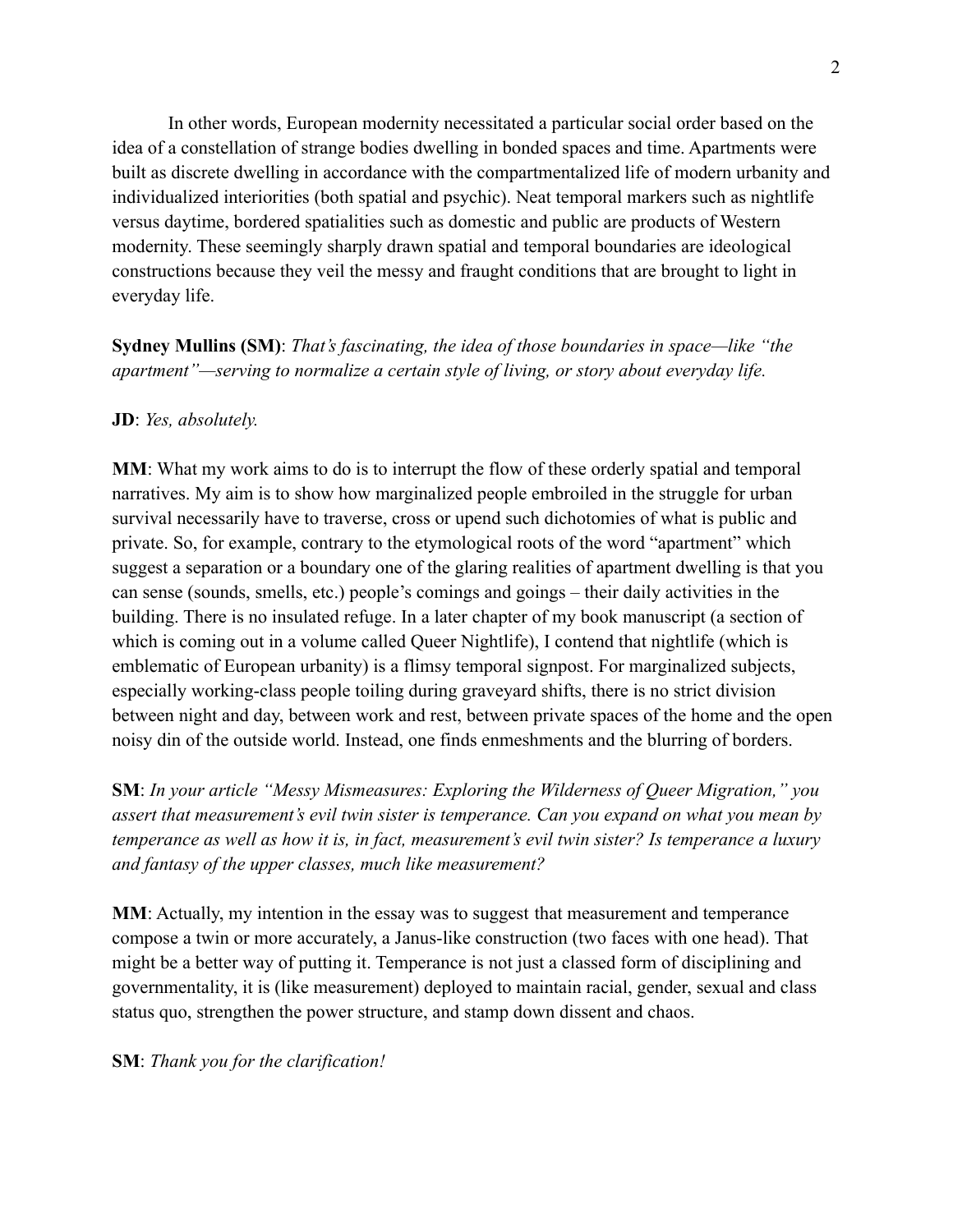**Lee Mandelo (LM)**: *In terms of resistance to those restrictions of measurement, I was struck by the discussion of "mess" as an archive and a guiding principle, during your talk as well as your recent writing. What drew you, initially, to the concept of mess—and what keeps you enmeshed with it now?*

**MM**: I have a complex web of inspiration and knowledge triggers, let me just mention two.

I am an immigrant and I have always been interested in diaspora and immigration. This interest is marked by my own experience and those of others where the idea of "settling in," "assimilation" or in social science terms, "integration" are all really useless concepts. The processes of belonging and setting up a home are really discrepant and chaotic sets of practices that are contingent on a variety of temporal and spatial conditions. Does this mean mess has been a pivotal fulcrum of my memories and experience? Yes. I "swim" in it. What I want to do in my work is to take my readers to plunge into and get affectively enmeshed in these shifting swirling conditions that I as an individual and as an anthropologist have always seen to be a true rendition of modern social life.

I also came of age so to speak in the AIDS era where one of the great lessons of this pandemic is the untangling of identity and behavior – where identities like gay are unstable particularly in immigrant communities and communities of color. In the 21st century, especially after the publication of Global Divas, gender has become a major discussion. During the 90s when I was conducting fieldwork, transgender as a category was just starting to emerge (see David Valentine's work). Global Divas was always seen as too overly concerned with gender and gendered meanings, some people have asked where is the sex?

Frankly, what I observed during my fieldwork is that sex cannot be divorced from imaginings about gender. The mainstream homonormative line has always been "gay equals men" and that "gendered inflected homosexuality" is ensconced in pre-modern or pre-gay sex/ gender formations or cultures. Basically, the vibrant debate in transgender (at least one way of framing it) has been a useful way of looking beyond Western formations but at the same time, all of these identities, practices and institutions should set against the workings of late capitalism.

**LM**: *Yes, absolutely—I certainly see those complicated echoes between imaginaries of sex and gender within Global Divas. I am also thinking of your article "Race, Violence, and Neoliberal Spatial Politics in the Global City" and discussions of how cruising, policing, and post-9/11 securitization have impacted the movements of queer men of color—especially those who are migrants. What are some shifts that you have observed in the everyday, bodily life of "contemporary urban queer cultures," from the publication of Global Divas, to that article, to the current moment?*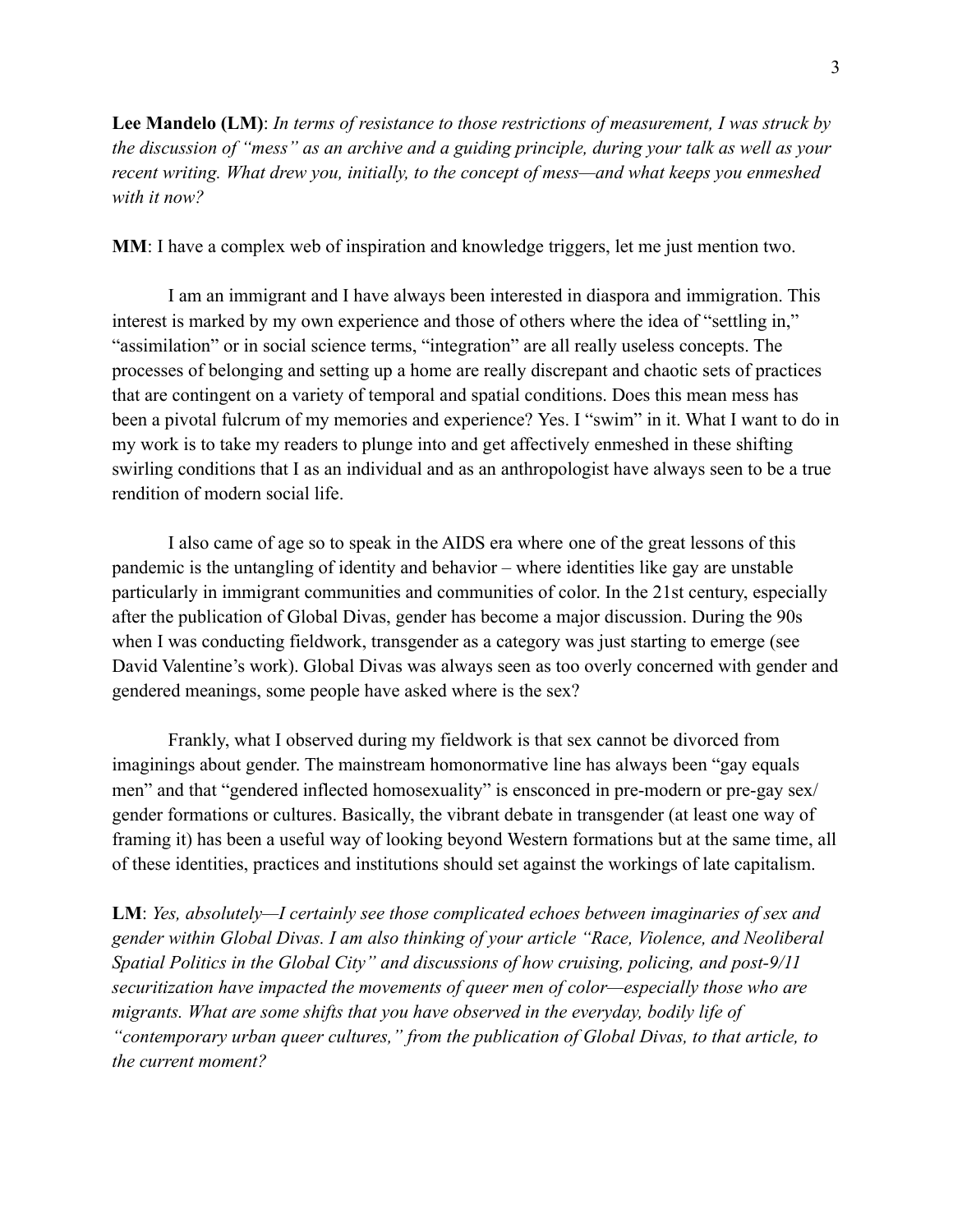**MM**: As a way to add and complicate my answer to these last two questions, my contention about mess is more than just about undocumented queer immigrants. Consider this larger picture. Late capitalism has enabled authoritarian regimes and figures like Trump, Bolsonaro, Duterte and Modi. I find it fascinating that in all these regimes there is a consistent and specific political deployment of mess, dirt, and disgust in the service of maintaining power. In other words, as in the Trump case, immigrants are deemed as coming from "shithole" countries are criminals and dangerous disease bearing monsters who try to elude the borders and mess up the country. Therefore, Trump's solution is a cleaning up and an eradication of the foreign, the sick, and the queer.

My framing of mess is to conjure not a state or condition to be cleaned up but to offer a generative and creative force that runs counter to the homonormative order of things. The mainstreaming of gay and lesbian has been instrumental in the propping up of such neoconservative political agenda. Thus, mess in the queer sense can be a counter-narrative to these prevailing conditions. In other words, mess – like the ideas of the wild and the brown commons (see Halberstam and Muñoz) are initial steps towards a more radical vision of the world and towards a queerness that is not yet here but is in the far horizon. Queerness is a messy vantage though a truly promising one. As we sit in and live with the mess, we can look through this critical lens/optic that will enable us to envision a just and queer future.

**LM**: *Thank you so much for that beautiful answer. The political potential of mess for a radical queer futurity leads me to another question, drawing on that "complex web" you mentioned before and your involvement with HIV/AIDS outreach and activism.*

*For queer folks who came of age after the '90s, I feel like there is a sort of fading-from-view of what those years were like for the people on the ground, working and struggling. What drew you to activism then, and what are some of the memories or experiences you carried out from that decade of work that you would wish for folks who weren't there to know* now*?*

**MM**: I think what happened in the late 80s and early 90s was the emergence of a vibrant activism and critical optic due to the life and death situation of the pandemic. But with the waning of the pandemic and its eventual management, and most importantly the successful expansion of neoliberal capitalism, the edgy potentials of aggressively confronting violence and inequalities that were in place then have been anesthetized and homonormalized the edgy potentials. My contention is that the capitalist machinery through apparatuses such as the quantification and metrification of value, of humanity, of life in general – all these have dampened if not suppressed the renegade impulse. During the pandemic, it was very clear, there was no other way but to fight against the establishment from the dirty trenches. Despite the dampening of the renegade spirit, I still believe it can still be enlivened and jumpstart several